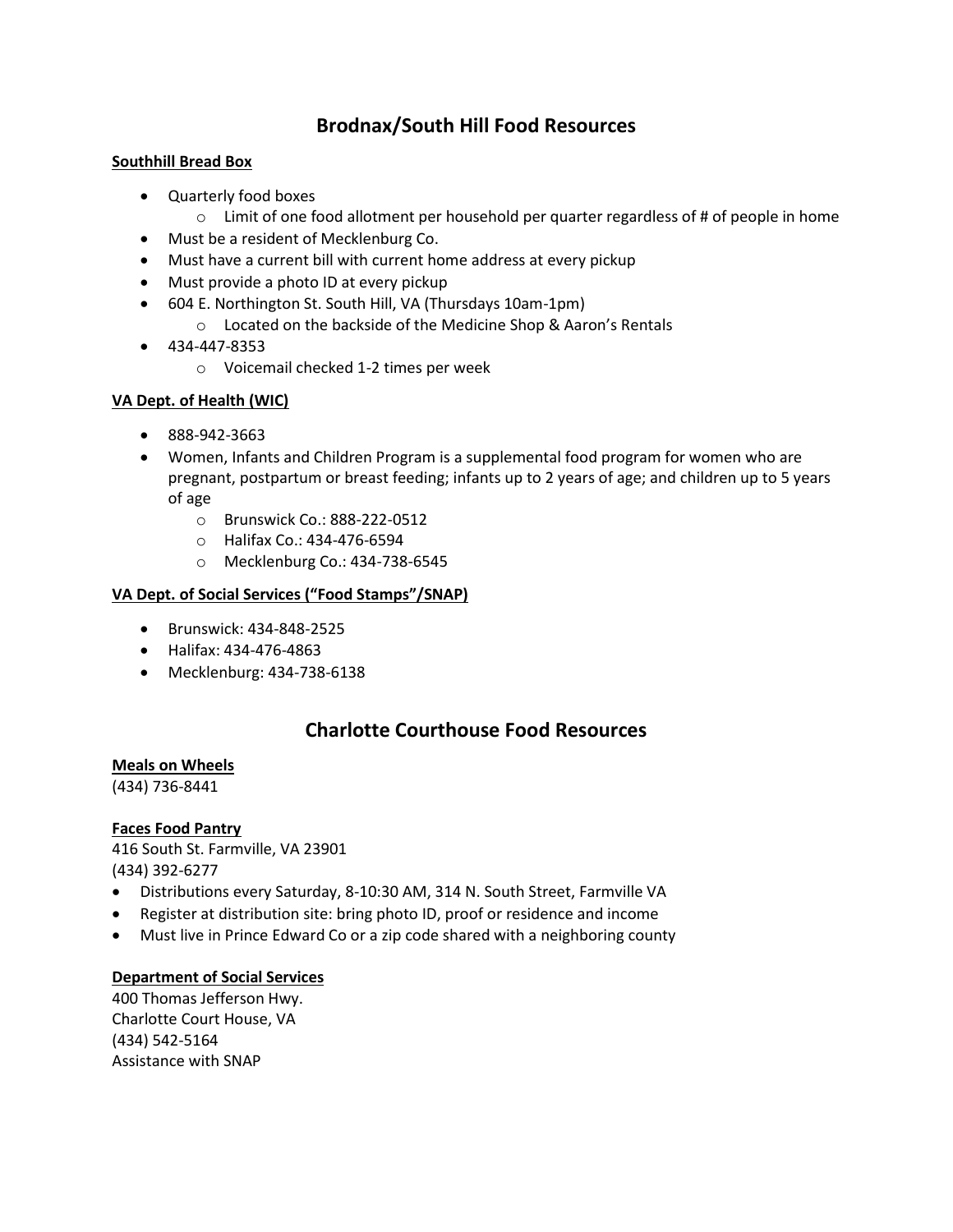## **Chesterfield County Food Resources**

#### **Chesterfield Food Bank**

12211 Iron Bridge Rd Chester, VA 23831 Every Friday: 4:00PM sign-in, 5:30 distribution BRING: One piece of mail with name and Chesterfield Co address, proof of income, picture ID

## **Hopewell Food Resources**

#### **Hopewell Food Pantry**

Mon/Wed/Fri 1pm-3pm 903 W. City Point Rd Hopewell, VA (804)530-3546

**Crisis Assistance Response Emergency Shelter (CARES)** (804) 861-6191 Open Mondays and Wednesdays 10am-4pm

#### **Department of Social Services (SNAP)**

(804) 541-2330

## **Petersburg Support Resources**

| Organization                                                                               | <b>Contact Information</b>                                                             | <b>Assistance Provided</b>                                                                                                                                                    |
|--------------------------------------------------------------------------------------------|----------------------------------------------------------------------------------------|-------------------------------------------------------------------------------------------------------------------------------------------------------------------------------|
| <b>Commonwealth Catholic Charities</b><br>(Petersburg Emergency Food &<br>Shelter Program) | 1601 Rolling Hill Dr.<br>Richmond, VA 23229<br>(804) 285-5900<br>www.cccofva.org       | Financial assistance for rent and<br>utilities for Petersburg residents.<br>Must call for appointment. Food<br>available Tues-Thurs 9:00AM -<br>12:00PM at Richmond location. |
| Downtown Churches United<br><b>HOPE Center</b>                                             | 827 Commerce Street<br>Petersburg, VA 23803<br>(804) 722-0321<br>www.dcuhopecenter.org | Financial help for utilities on Tues<br>and Thurs $10:00AM - 12:30PM$ .<br>Food Pantry Tues and Thurs<br>10:00AM - 12:45PM.                                                   |
| Metropolitan Baptist Church                                                                | 1021 Halifax Street<br>Petersburg, VA 23803<br>(804) 733-3753                          | Food assistance on Tues from<br>$10:00AM - 12:00PM$ .                                                                                                                         |
| Petersburg Seventh Day Adventist<br>Church<br>Food Pantry                                  | 300 Poplar Drive<br>Petersburg, VA 23805<br>(804) 732-9538<br>www.petersburgsda.org    | Food pantry every Tuesday<br>10:00AM - 12:30PM. for area<br>residents                                                                                                         |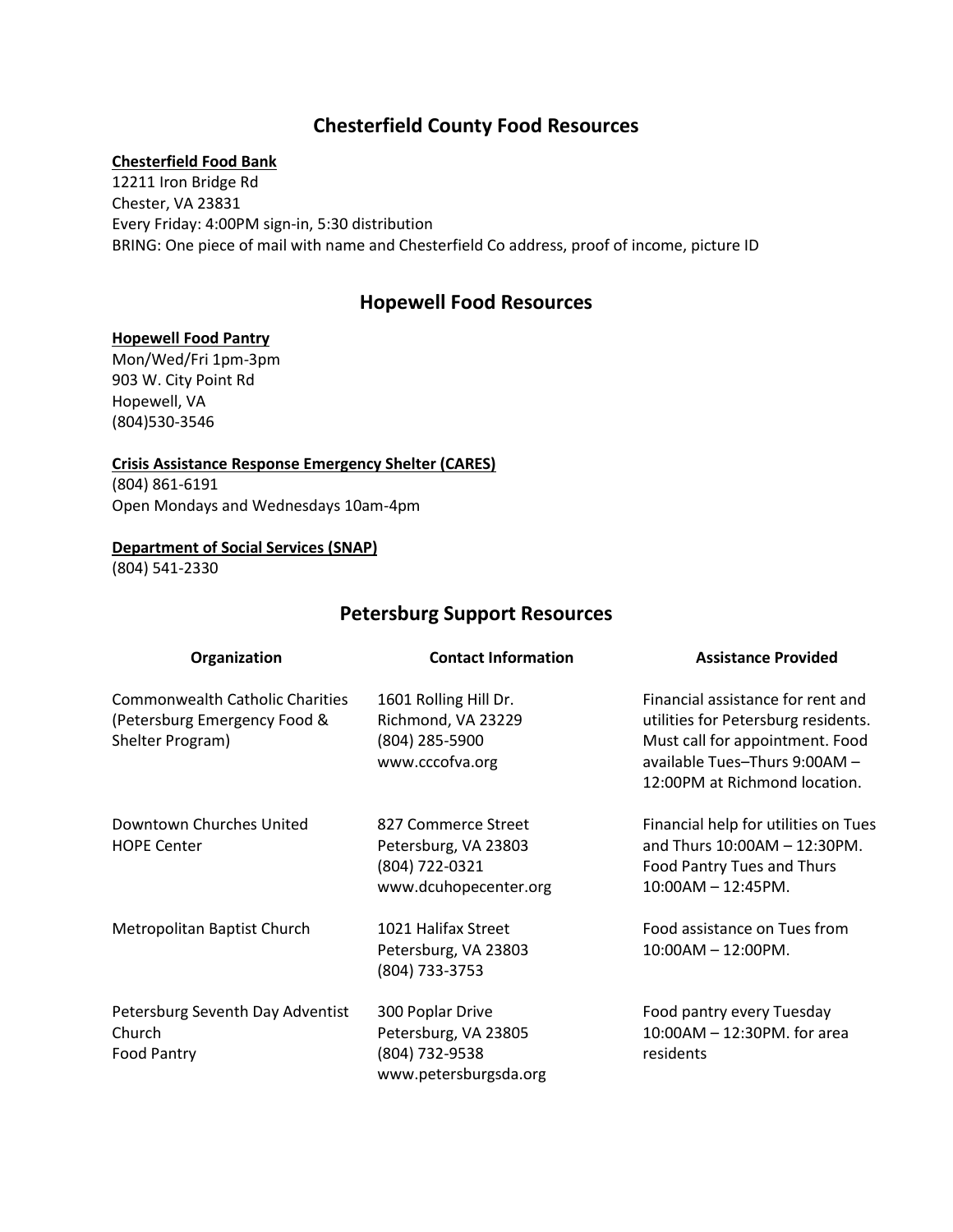Salvation Army 1228 S West Street Petersburg, VA 23803 (804) 732-8449

Food and utilities assistance Weds 9:00AM – 1:00PM. **NEED** picture ID, proof of residency & income, & SS card for every household member.

| The House of Restoration      | 210 South Market Street | Offers food and clothing |
|-------------------------------|-------------------------|--------------------------|
| Community Development Program | Petersburg, VA 23804    |                          |
|                               | (804) 862-2661          |                          |
|                               | www.houserest.org       |                          |

# **Prince George Food Resources**

#### **Prince George Food Bank**

- 6600 Courthouse Rd. Prince George, VA 23875
- 804-733-1691
- Hours: Tues 10am-2pm, Fri 10am-2pm

# **Richmond Area Food Resources**

| Non-religious organizations offering food, open to all                                                                                     |                                                                                                                                                                                  |                                                                                                                                                                                                                                          |  |  |
|--------------------------------------------------------------------------------------------------------------------------------------------|----------------------------------------------------------------------------------------------------------------------------------------------------------------------------------|------------------------------------------------------------------------------------------------------------------------------------------------------------------------------------------------------------------------------------------|--|--|
| Feed More Hunger Hotline - helps connect<br>to local community food resources and<br>pantries. Call (804) 521-2500.                        | <b>Neighborhood Resource</b><br>Center<br>1519 Williamsburg Rd.,<br>Richmond, VA 23231<br>Phone: (804) 864-5797<br>Thursday, 4:00- 6:00 PM, 2 <sup>nd</sup> &<br>4 <sup>th</sup> | <b>Salvation Army Command of Richmond-</b><br>provides food to families. Call (804) 225-<br>7470                                                                                                                                         |  |  |
| William Byrd Community House, Inc.- offers<br>emergency food assistance and groceries.<br>Call (804 ) 643-2717.                            | <b>CAPUP North Food Pantry</b><br>1021 Oliver Hill Way,<br>Richmond, VA 23219<br>Phone: (804) 788-0050<br>Monday-Friday, 9:00-11:45<br>AM, Daily                                 | <b>YWAM - The Potter's Pantry</b><br>2010 Carlisle Avenue, Richmond, VA<br>23231<br>Phone: (804) 222-4140<br>Monday, 11:00-11:45 AM, missionary<br>pantry<br>Monday, 12:30-1:30 PM, 2nd, 4th<br>Tuesday, 9:00-9:30 AM, 2nd, 4th- Call-In |  |  |
| Religious organizations offering food, open to all                                                                                         |                                                                                                                                                                                  |                                                                                                                                                                                                                                          |  |  |
| <b>Centenary United Methodist Church</b><br>411 East Grace Street, Richmond, VA 23219<br>Phone: (804) 648-8319<br>Friday, 10:30AM-1:00 PM, | <b>Refuge Temple Assembly of</b><br>Yahweh<br>18 East Clay St., Richmond, VA<br>23219<br>Phone: (804) 729-7595<br>Sunday, 1:30-2:30 PM, 1st & 3rd                                | <b>Second Presbyterian Church</b><br>5 N. Fifth Street, Richmond, VA 23219<br>Phone: (804) 649-9148<br>Monday, 10:30 AM-12:45 PM                                                                                                         |  |  |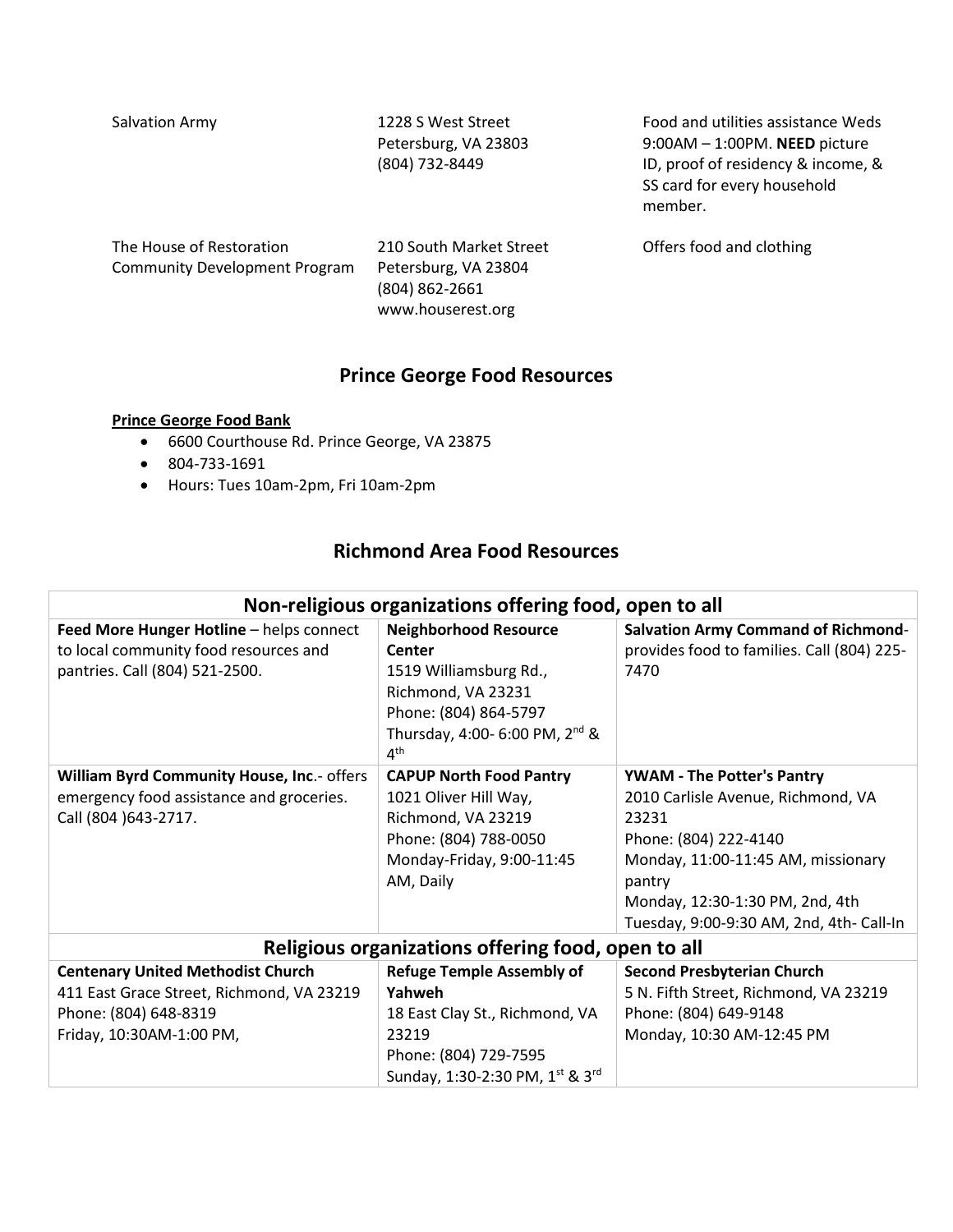| <b>St. Paul's Catholic Church</b>          | <b>St. Paul's Episcopal Church</b> | <b>Third Street Bethel AME Church Soup</b> |  |  |
|--------------------------------------------|------------------------------------|--------------------------------------------|--|--|
| 909 Rennie Ave., Richmond, VA 23227        | 815 East Grace Street,             | Kitchen                                    |  |  |
| Phone: (804) 329-0473                      | Richmond, VA 23219                 | 614 North 3rd St., Richmond, VA 23219      |  |  |
| Tuesday, 10:00 AM-12:00 PM, Weekly -       | Phone: (804) 643-3589              | Phone: (804) 643-8157                      |  |  |
| Clients 40+ age                            | Thursday, 11:30 AM -12:30 PM       | Wednesday, 11:45 AM-1:00 PM                |  |  |
| Open to those who qualify:                 |                                    |                                            |  |  |
| Meals on Wheels-homemade foods to          | <b>YWCA of Richmond's Safe</b>     | Anna Julia Cooper Episcopal - open to      |  |  |
| homebound seniors. Visit                   | Harbor-comprehensive               | minors                                     |  |  |
| https://feedmore.org/meals-on-             | services (including food) for      | 2124 N. 29th St Richmond 23223             |  |  |
| wheels/meals-on-wheels-services/apply-for- | survivors of sexual and/or         | $7/9 - 7/27$                               |  |  |
| services/                                  | intimate partner violence. 24-     | M-F 8:15-9:15 AM, 11:25 AM -12:25 PM       |  |  |
|                                            | hour helpline is                   |                                            |  |  |
|                                            | (804) 612-6126.                    |                                            |  |  |
| F.O.C.U.S Inc. - open to minors            | Fairfield Boys & Girls - open to   | Peter Paul Development Center-open         |  |  |
| 2800 P Street, Richmond 23223              | minors                             | to minors                                  |  |  |
| $6/18 - 8/24$                              | 2506 Phaup Street Richmond         | 1708 N. 22nd Street Richmond 23223         |  |  |
| M-F 9:30-10:30 AM, 12:00-1:00 PM           | 23223                              | $6/27 - 8/14$                              |  |  |
|                                            | $6/18 - 8/3$                       | M-F 8:30-9:00 AM, 11:45 AM -12:30 PM       |  |  |
|                                            | M-F 8:15-9:00 AM, 1:00 - 1:30      |                                            |  |  |
|                                            | <b>PM</b>                          |                                            |  |  |
| New Direction Childcare - open to minors   | Southside Boys & Girls - open      | Youth Life Foundation - open to minors     |  |  |
| 140 E. Belt Blvd Richmond 23224            | to minors                          | 400 West 32nd Street Richmond 23225        |  |  |
| $6/18 - 8/24$                              | 2409 Bainbridge Street             | $6/25 - 8/2$                               |  |  |
| M-F 7:00-9:00 AM, 11:30-1:00 PM            | Richmond 23225 6/18-8/3            | M-TH 9:00-10:00 AM, 12:00 - 1:00 PM        |  |  |
|                                            | M-F 8:00-8:45 AM, 12:00-1:00       |                                            |  |  |
|                                            | <b>PM</b>                          |                                            |  |  |
| <b>Utilities assistance</b>                |                                    |                                            |  |  |
|                                            |                                    |                                            |  |  |

**Low Income Energy Assistance Program (LIEAP)** provides a one-time payment to help with heating costs and bills

| Transportation                                                                                                                                                      |                                                                                                                                            |  |
|---------------------------------------------------------------------------------------------------------------------------------------------------------------------|--------------------------------------------------------------------------------------------------------------------------------------------|--|
| Shepherd's Center of Richmond-transportation to medical<br>appointments, grocery shopping, other essential needs. One-week<br>notice required. Call (804) 355-7282. | VIP & Associates - transportation to those who<br>cannot use public transportation or need<br>special assistance. Wheelchair equipped, 1-2 |  |
|                                                                                                                                                                     | days' notice. Call (804) 421-2500.                                                                                                         |  |

# **Virginia General Food Resources**

# **Central VA Food Bank, FeedMore (Hunger Help Line)**

Call (804) 521-2500

# **SNAP/Food Stamps**

- Apply at local department of social services
- Apply online a[t https://commonhelp.virginia.gov](https://commonhelp.virginia.gov/)
- Apply by phone  $(855)$  635-4370